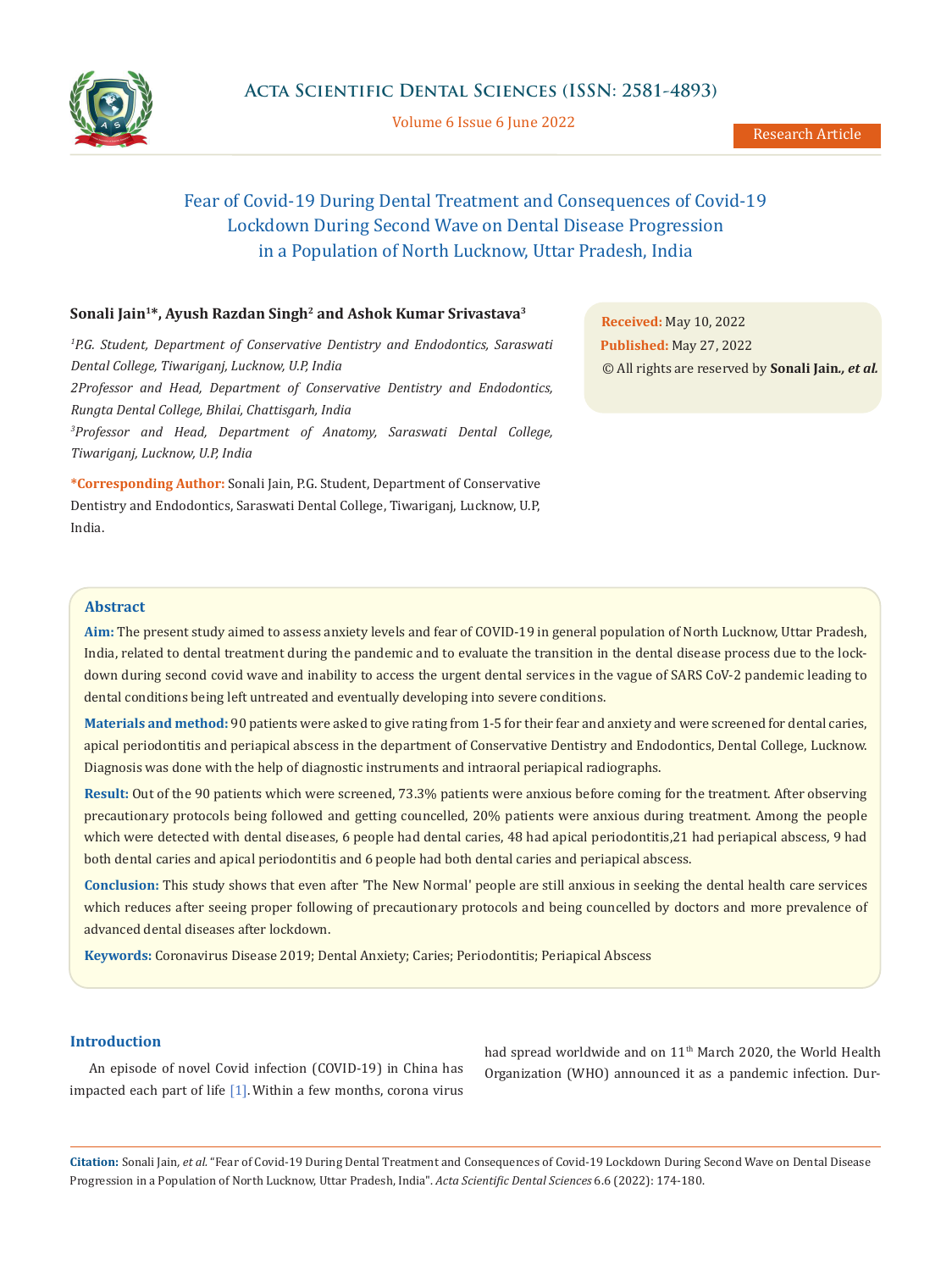ing second COVID wave, both mortality related to covid-19 and its spreading potential were high, compared to first wave where though the spreading potential was high but mortality rate was low.Since the COVID-19 flare-up was so quick and obliterating, numerous nations had closed down teaching institutions, get-togethers, sports exercises, occasions, air terminals, and even banks trying to control the spread of the disease. Other than this, several people went into self-quarantine to have their impact in the society by restricting the spread of infection [2].

Then again, medical services are fundamentally needed for any general public and are seldom shut under such pandemic conditions. Since it has been known that droplets and aerosols are the primary route for transmission of coronavirus this increases the probability of getting infected and further spreading the infection in the premises of dental clinic [3].

Despite the fact that there are no revealed instances of Covid transmission in a dental setting, given the high contagiousness of the disease, fear and anxiety are incredible feelings among the patients, that might be related with the spread of infection during dental treatment [2].

In the current situation, all elective or unnecessary dental treatment for all patients ought to be postponed until the circumstance is relapsing or under control  $[4]$ . Dental emergency department in Beijing, China, conducted a study, where they have noticed an effect of the COVID-19 pandemic on the number of patients approaching for dental healthcare services, which has declined in the emergency department when contrasted with reporting pre-COVID-19. Because of the COVID-19 pandemic, less dental injury has been accounted for and the extent of dental and oral infection has expanded while those of dental injury and non-emergency have diminished [5].

The present study aimed to assess anxiety levels and fear of CO-VID-19 in general population of North Lucknow, Uttar Pradesh, India, related to dental treatment during the pandemic and to evaluate the transition in the dental disease process due to the lockdown during second covid wave and inability to access the urgent dental services in the vague of SARS CoV-2 pandemic leading to dental conditions being left untreated and eventually developing into severe conditions.

### **Materials and Method**

This was an epidemiological study including 90 individuals who reported to the department of Conservative Dentistry, Dental College, Lucknow. The information records of people who were screened were utilized for the investigation. The records were coded to guarantee secrecy. Informed consent acquired from the participants.

Oral examination was carried out by trained dental surgeons and diagnosis were made based on WHO guidelines [6] with help of intraoral radiographs. The participants were asked questions related to their anxiety levels and fear of COVID-19 before coming to the hospital and during their treatment. The participants were asked to give rating from 1-5 for their fear and anxiety [7].

- Not anxious
- Slightly anxious
- Fairly anxious
- Very anxious
- Extremly anxious

The study also collected information regarding type of dental disease, i.e., dental caries, apical periodontitis and periapical abscess, and their association with gender and age.

#### **Results**

The data was tabulated on MS excel and analyzed using SPSS version 26. Basic descriptive and frequency distribution of the data was performed. The scores for the anxiety of the patients before coming to the department and during the treatment was analyzed using Wilcoxon sign ranked test, which is the non-parametric equivalent of paired t test. Chi square test was also done to analyze if there was any association between

- The type of diseases and the gender of the patient
- **Variable: Age Frequency Percent** Age groups 11-20 years 12 13.3 21-30 years 27 30.0 31-40 years 18 20.0 41-50 years 27 30.0 51-60 years 3 3 3.3 61-70 years 3 3 3.3 Total 90 100.0

|  | The type of diseases and the age of the patient |  |  |
|--|-------------------------------------------------|--|--|
|  |                                                 |  |  |

| <b>Table 1:</b> Age wise distribution of study subjects. |  |
|----------------------------------------------------------|--|
|----------------------------------------------------------|--|

**Citation:** Sonali Jain*, et al.* "Fear of Covid-19 During Dental Treatment and Consequences of Covid-19 Lockdown During Second Wave on Dental Disease Progression in a Population of North Lucknow, Uttar Pradesh, India". *Acta Scientific Dental Sciences* 6.6 (2022): 174-180.

175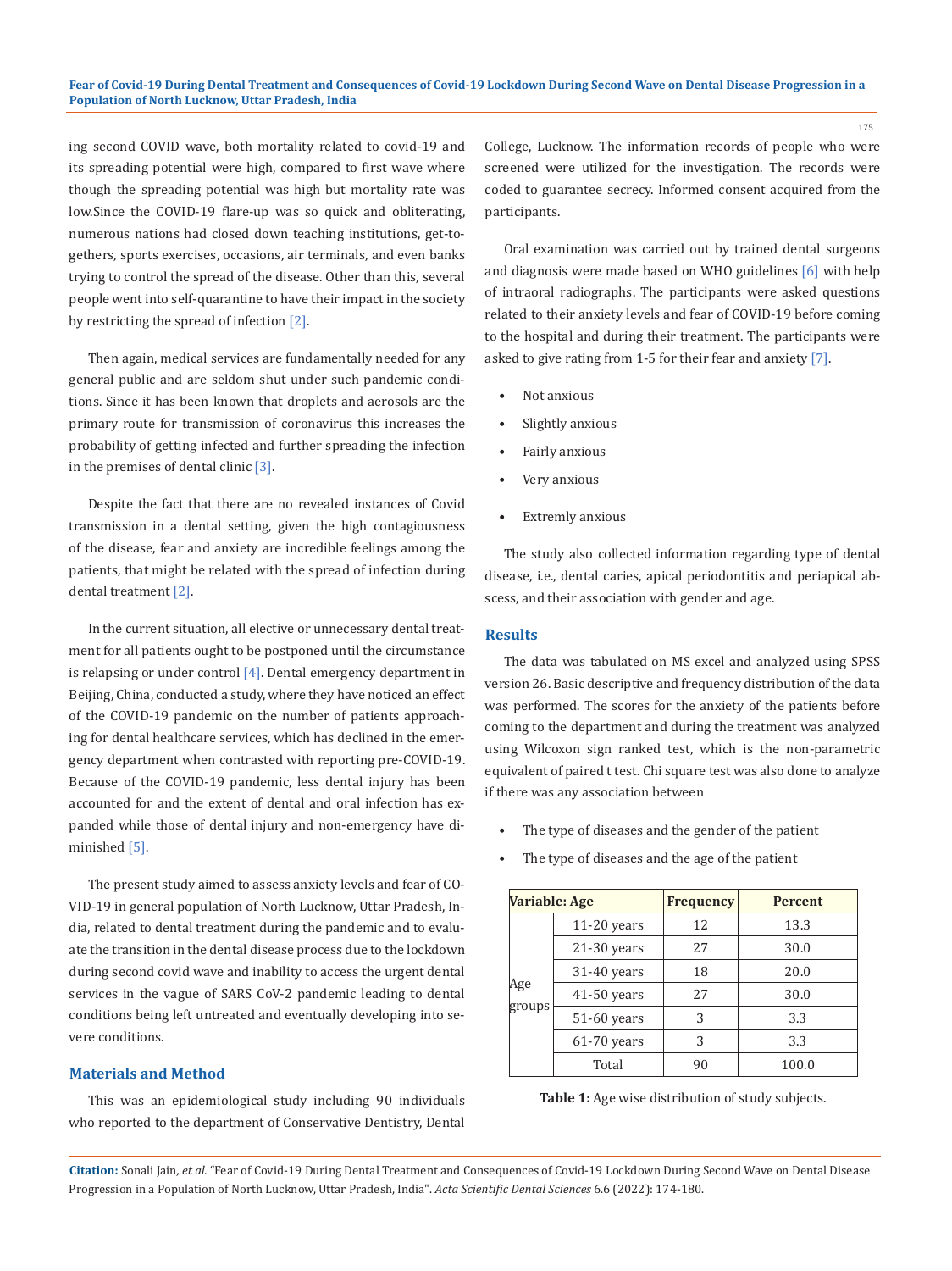**Fear of Covid-19 During Dental Treatment and Consequences of Covid-19 Lockdown During Second Wave on Dental Disease Progression in a Population of North Lucknow, Uttar Pradesh, India**



**Figure 1:** Gender wise distribution of the study subjects.



**Figure 2:** Age wise distribution of study subjets.

| <b>Anxiety</b>                               | <b>Number</b> | <b>Mean</b><br>score | <b>Std. Deviation</b> | <b>Minimum</b> | <b>Maximum</b> | Z value  | $\boldsymbol{p}$ value |  |
|----------------------------------------------|---------------|----------------------|-----------------------|----------------|----------------|----------|------------------------|--|
| Anxiety before coming to the                 |               | 90                   | 2.1000                | 1.18           | 0.00           | 4.00     |                        |  |
| department<br>90<br>Anxiety during treatment |               |                      |                       |                | $-7.559$       | $0.000*$ |                        |  |
|                                              |               | .6667                | 0.80                  | 0.00           | 2.00           |          |                        |  |

**Table 2:** Comparison of anxiety scores of patients before coming to the department and after the treatment. \*p < 0.05 is statistically significant, Wilcoxon sign ranked test.

The above table shows that when that there was a highly significant difference ( $p < 0.001$ ) in the anxiety scores of the patients before they came to the department and during their treatment. It can be seen from the mean score column that the mean score of the patients has reduced a lot during their treatment (mean score value 0.667) when compared to their scores before they came to the department (mean score value 2.10).

The above table shows the gender wise frequency distribution of the study participants as per the dental diseases they presented with in the department. Chi square test shows that there is a highly significant difference (p < 0.001) between dental diseases and gender of the study participants. The frequency distribution shows us that there were more female patients as compared to the male patients. Also, the diseases of Apical periodontitis and periapical abscess was seen more when compared to the other problems.



**Figure 3:** Mean value of anxiety scores of patients before coming to the department and after the treatment.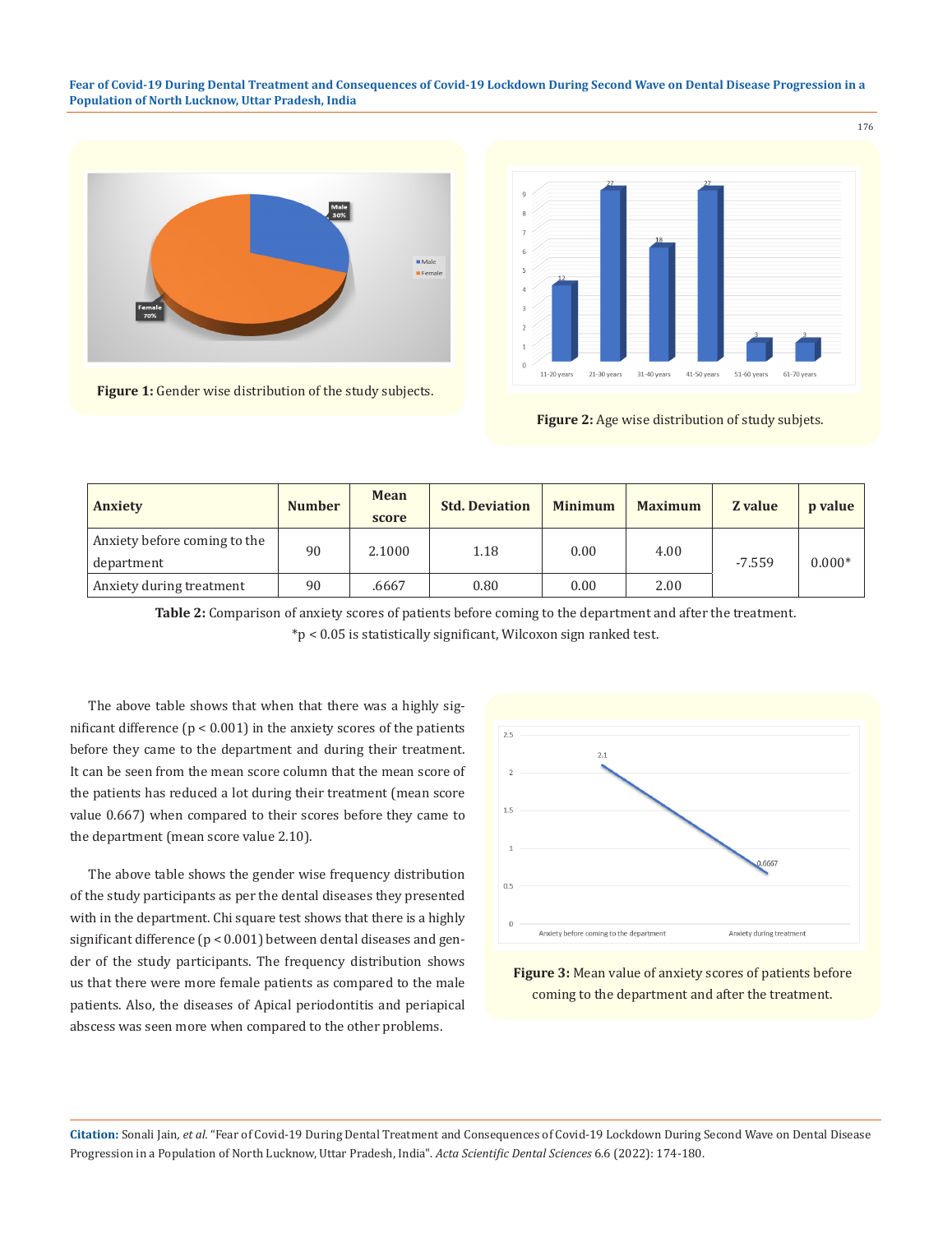**Fear of Covid-19 During Dental Treatment and Consequences of Covid-19 Lockdown During Second Wave on Dental Disease Progression in a Population of North Lucknow, Uttar Pradesh, India**



**Figure 4:** Minimum and Maximum values of anxiety scores of patients before coming to the department and after the treatment.

| <b>Dental Diseases</b>     | <b>Frequency</b> | <b>Percent</b> |
|----------------------------|------------------|----------------|
| Dental Caries              | 6                | 6.7            |
| Apical Periodontitis       | 48               | 53.3           |
| Periapical Abscess         | 21               | 23.3           |
| Apical Periodontitis+      |                  | 10             |
| Dental Caries              |                  |                |
| Periapical Abscess+ Dental | 6                | 67             |
| Caries                     |                  |                |

**Table 3:** Frequency distribution of the dental diseases seen in the patients during the course of the study.





|                       | <b>Anxiety score</b> | <b>Anxiety score during</b> |
|-----------------------|----------------------|-----------------------------|
| <b>Anxiety Levels</b> | before coming to     | treatment                   |
|                       | department (%)       | (%)                         |
| 1-Not anxious         | 24 (26.7)            | 72 (80)                     |
| 2-Slightly anxious    | 30 (33.3)            | 18 (20)                     |
| 3-Fairly anxious      | 27 (30)              | O                           |
| 4-very anxious        | 9(10)                | 0                           |
| 5-Extremly            |                      |                             |
| anxious               | 0                    | $\mathbf{0}$                |

177

**Table 4:** Frequency distribution of the scores of anxiety in patients before coming to the department and during the treatment.



**Figure 6:** Frequency distribution of the scores of anxiety in patients before coming to the department and during the treatment.

|                        |                              | Gender |              |          |  |
|------------------------|------------------------------|--------|--------------|----------|--|
| <b>Dental Diseases</b> | <b>Female</b><br><b>Male</b> |        | <b>Total</b> | p value  |  |
| Dental Caries          | 3                            | 3      | 6            |          |  |
| Apical Periodontitis   | 21                           | 27     | 48           |          |  |
| Periapical Abscess     | $\Omega$                     | 21     | 21           |          |  |
| Apical Periodontitis+  |                              | 9      |              | $0.001*$ |  |
| Dental Caries          | $\Omega$                     |        | 9            |          |  |
| Periapical Abscess+    |                              |        |              |          |  |
| Dental Caries          | 3                            | 3      | 9            |          |  |

**Table 5:** Frequency distribution and Chi square test for association between dental diseases and gender of the study participants.

\*p < 0.05 is statistically significant, chi square test used.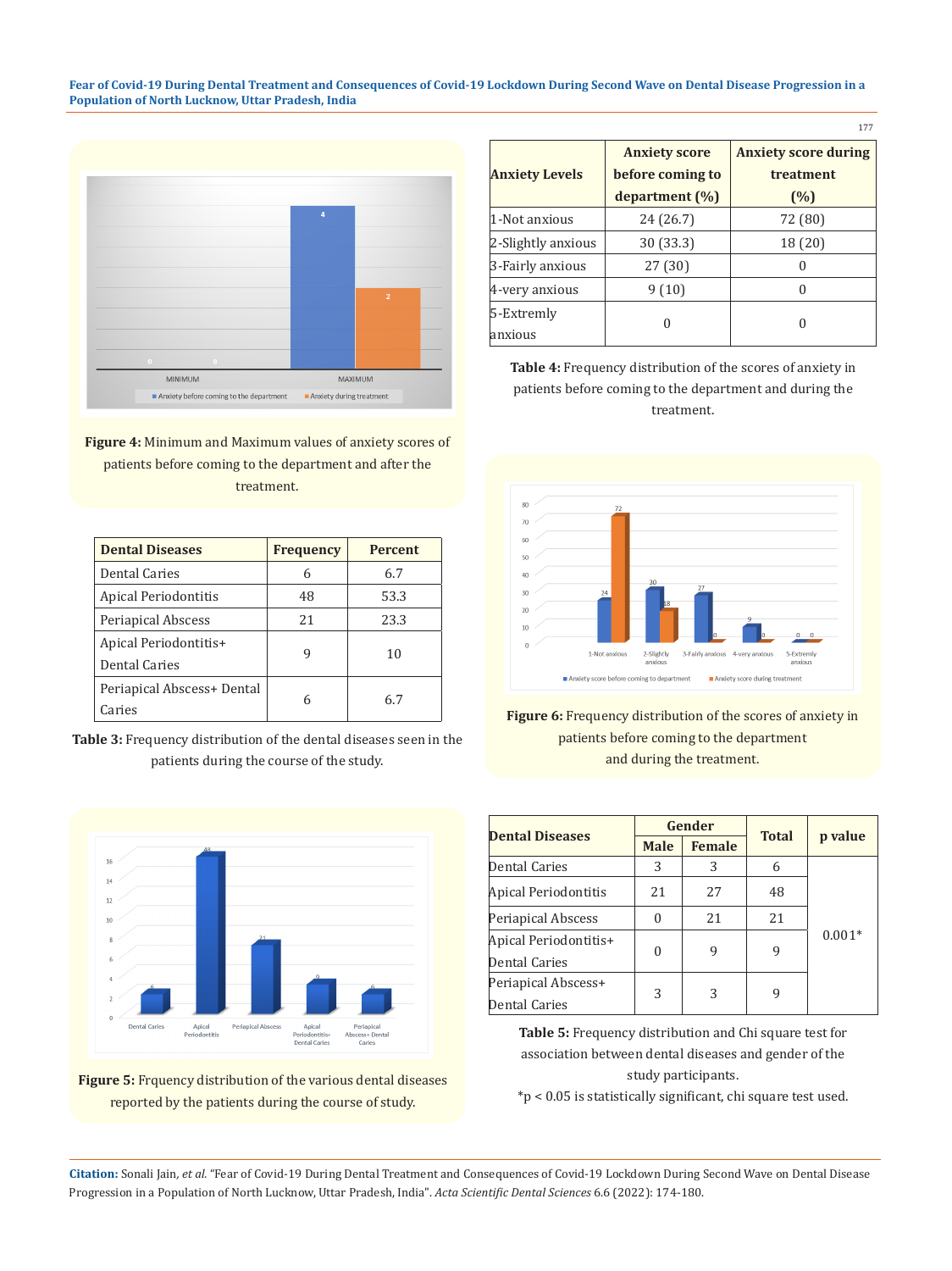**Fear of Covid-19 During Dental Treatment and Consequences of Covid-19 Lockdown During Second Wave on Dental Disease Progression in a Population of North Lucknow, Uttar Pradesh, India**

|         |                                        | <b>Age distribution</b> |                |                    |                    |                    |                |              |          |  |
|---------|----------------------------------------|-------------------------|----------------|--------------------|--------------------|--------------------|----------------|--------------|----------|--|
|         |                                        | $11 - 20$<br>years      | 21-30<br>years | $31 - 40$<br>years | $41 - 50$<br>years | $51 - 60$<br>years | 61-70<br>years | <b>Total</b> | p value  |  |
|         | Dental caries                          | 3                       | 3              | $\theta$           | $\mathbf{0}$       | 0                  | $\theta$       | 6            |          |  |
|         | Apical periodontitis                   | 6                       | 9              | 12                 | 15                 | 3                  | 3              | 48           |          |  |
|         | Periapical abscess                     | 0                       | 9              | 6                  | 6                  | $\mathbf{0}$       | 0              | 21           |          |  |
| Disease | Apical periodontitis+<br>Dental caries | $\mathbf{0}$            | 3              | $\theta$           | 6                  | $\theta$           | $\theta$       | 9            | $0.006*$ |  |
|         | periapical abscess+<br>Dental caries   | 3                       | 3              | $\theta$           | $\mathbf{0}$       | $\theta$           | $\theta$       | 6            |          |  |

**Table 6:** Frequency distribution and Chi square test for association between dental diseases and age distribution of the study participants.

\*p < 0.05 is statistically significant, chi square test used.

The above table shows the age wise frequency distribution of the study participants as per the dental diseases they presented with in the department. Chi square test shows that there was a significant difference (p < 0.05) between dental diseases and gender of the study participants. It can be seen from the frequency distribution that most of the patients were from the 41-50-year-old group, followed by the 31-40 and then 21-30-year-old group. It can also be noticed that apical periodontitis was the most common problem that was reported by the patients.

178

| <b>Variable</b> |        | <b>Age Groups</b> |       |           |           |               |       |              |          |
|-----------------|--------|-------------------|-------|-----------|-----------|---------------|-------|--------------|----------|
|                 |        | $11 - 20$         | 21-30 | $31 - 40$ | $41 - 50$ | $51 - 60$     | 61-70 | <b>Total</b> | P value  |
|                 |        | vears             | years | years     | years     | years         | years |              |          |
| Gender          | Male   | 6                 | a     | 0         | 9         | $\mathcal{D}$ |       | 27           |          |
|                 | Female | 6                 | 18    | 18        | 18        |               | ς     | 63           | $0.002*$ |
| Total           |        | 12                | 27    | 18        | 27        | 3             | っ     | 90           |          |

**Table 7:** Frequency distribution and Chi square test for association between gender and age distribution of the study participants. \*p < 0.05 is statistically significant, chi square test used.

The above table shows there is a significant difference  $(p < 0.05)$ in the age group and the gender of the patients who participated in the study. It can be seen from the frequency distribution that most of the patients were females from the 21-50-year-old group, and there were significantly fewer male patients who were seen in the study.

# **Discussion**

During confinement, schools, colleges, and shops were shut, with the exception of those selling food and necessities. In any case, guidelines didn't cover the shutdown of healthcare centres, which incorporates dental clinics. The American Dental Association on march 16,2020, recommended that dental specialists should restrict their practices to urgent and emergency treatments [8].

Even after 'New Normal,' people are still anxious and fearfull in approaching dental health care services. In this study 73.3% patients were anxious before coming to seek dental services. But after observing the strict following of COVID-19 precaution protocols and they were also councelled properly to reduce their anxiety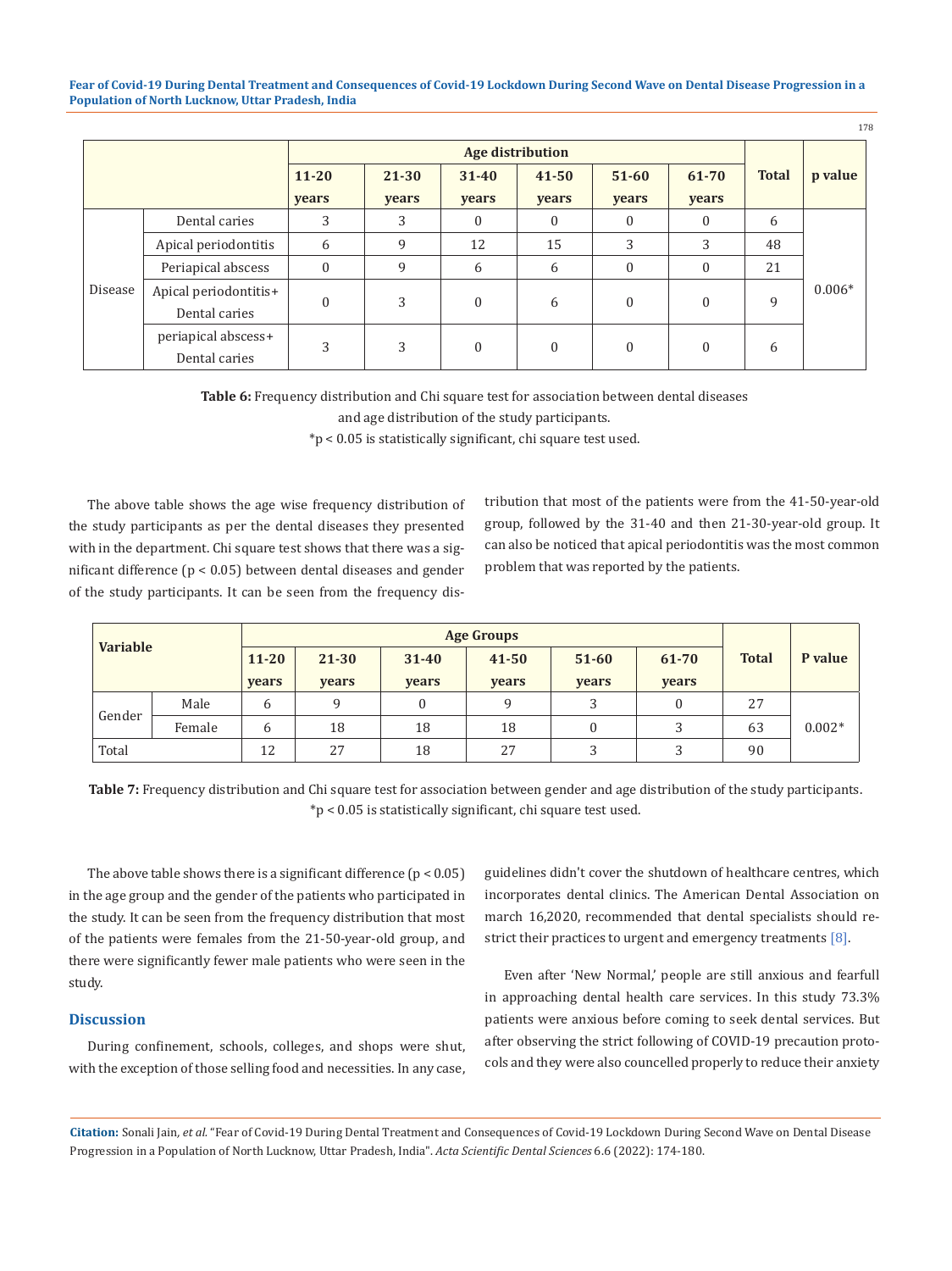and fear of corona, 80% patients were not anxious during dental treatment.

The scores for dental anxiety and fear were strongly correlated in both the periods under study ( $p < 0.05$ ). Individuals whom selfperception for anxiety is high, can be more inclined to stressors, having a more dynamic reaction to state anxiety circumstances [9]. Despite the fact that, by definition, self- percieved anxiety is different from fear, the two are related, and self-perception can be estimated with question ratings or numeric scales. Anxiety and fear self-perception of individuals can be judged by situations or an individual's immediate environment  $[10]$ .

Latin meaning of Dental caries is 'dry rot'. It is the slow disintegration process that may affect any of the biological hard tissues as a result of bacterial action. According to Shafer [11] dental caries is the microbial disease of the calcified tissues of the teeth, characterized by the demineralization of the inorganic portion and the destruction of the organic structure of the tooth.

Apical periodontitis is an inflammatory disease of the periradicular tissues caused by endodontic microbes residing in the root canals of culprit tooth persistently [12].

Periapical abscess is characterized by rapid onset, spontaneous pain, tenderness of the tooth to pressure, pus formation and eventual swelling of the associated Tissues [13].

This study showed the transition in the dental disease progression from mere dental caries to periapical abscess after COVID-19 lockdown 2.0, in the population of North Lucknow, Uttar Pradesh, India. However there was a similar study conducted by Singh AR., *et al*. [14] before COVID-19 in the same population, which revealed more prevalence of dental caries than periapical abscess.

This transition may have occurred due to the lockdown period during second wave of COVID-19 in which people were unable to access dental healthcare services.

Additional influencing factors might be frequent snacking, unhealthy lifestyle, mental stress etc.

Studies depicting gender wise distribution of these dental diseases are less. The result of the study shows that dental caries is more prevalent in females than in males. Reproduction pressures and rising fertility clarified why females endured a more rapid decrease in dental health as human evolution transformed from hunters to farmers and more stationary pursuits.

179

There is a significant impact of female sex hormones and related physiological factors on caries. Female hormone oestrogen is associated with caries activity rates. A combined impact of estrogen incorporates fluctuating levels at adolescence and undeniable levels during pregnancy that enhances caries activity and dietary changes. Flow rate and biological composition can be an another cause as saliva production is less in females in comparison to men, which leads to decline in self cleansing activity of oral cavity [15].

In addition females tend to acquire their teeth at an earlier age than males. A female's teeth are therefore exposed to the oral environment, bacteria, and bacterial substrates for a longer time than the teeth of a male [16].

## **Conclusion**

Under the limitations of this study it can be concluded that. Even after 'The New Normal' people are still anxious in seeking the dental health care services.

But after becoming aware about the precautionary protocols followed by the hospitals and side by side councelling done by the doctors helped patients to reduce their anxiety and fear. Hence, patients are motivated to access the dental health care services.

Due to the inaccessibility of dental healthcare services during period of lockdown 2.0, transition in the dental disease process has occurred from more prevalence of dental caries to periapical abscess.

Study also concluded that dental diseases are more prevalent in females than in males of 21-30 and 41-50 years of age groups.

### **Bibliography**

- 1. [Gralinski LE and Menachery VD. "Return of the coronavirus:](https://pubmed.ncbi.nlm.nih.gov/31991541/)  2019-nCoV". *Viruses* [12 \(2020\): 135.](https://pubmed.ncbi.nlm.nih.gov/31991541/)
- 2. Ahmed MA., *et al*[. "Fear and Practice Modifications among](https://pubmed.ncbi.nlm.nih.gov/32325888/)  [Dentists to Combat Novel Coronavirus Disease \(COVID-19\)](https://pubmed.ncbi.nlm.nih.gov/32325888/)  Outbreak". *[International Journal of Environmental Research](https://pubmed.ncbi.nlm.nih.gov/32325888/)  [and Public Health](https://pubmed.ncbi.nlm.nih.gov/32325888/)* 17.8 (2020): 2821.